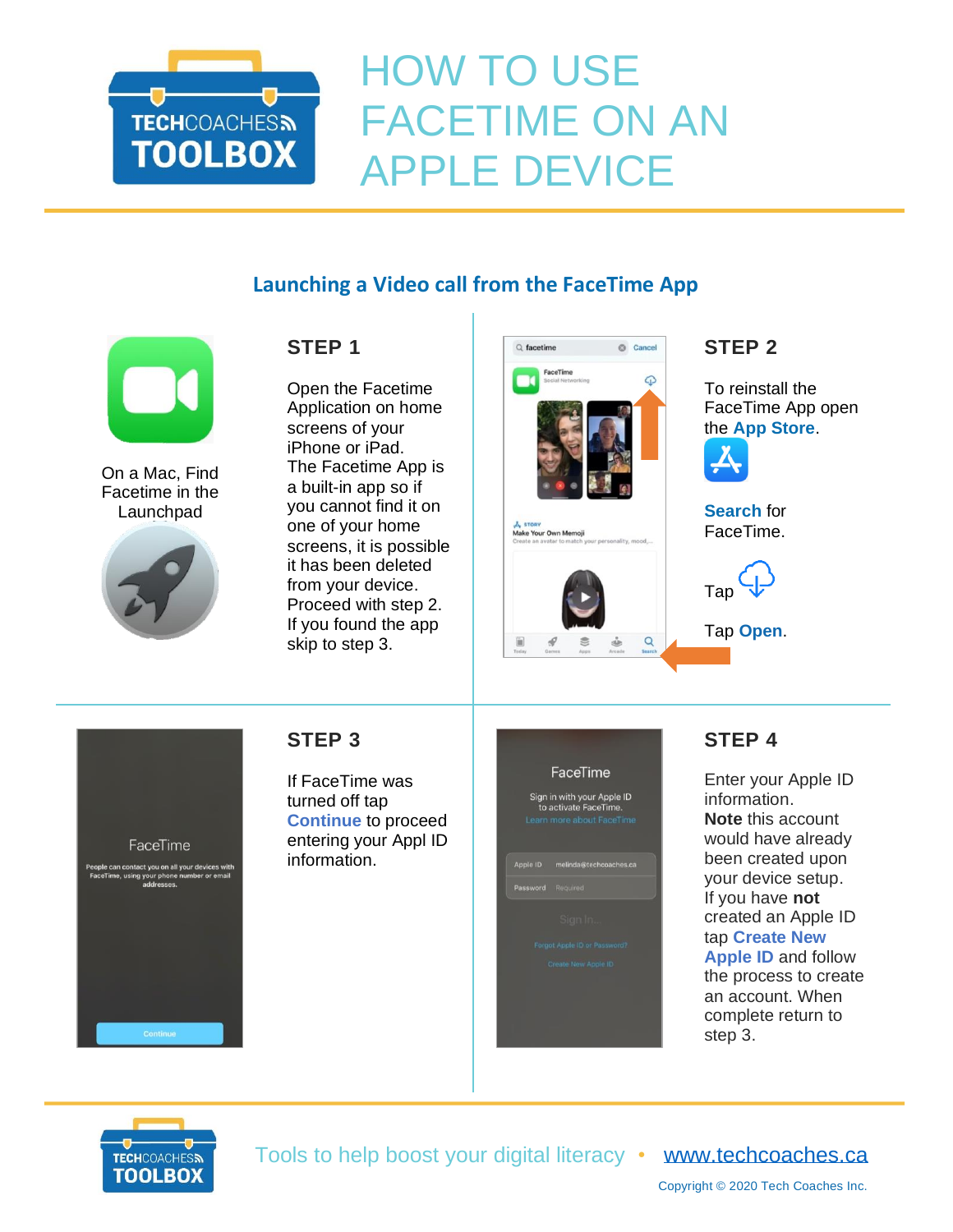| Edit                                                |                      |
|-----------------------------------------------------|----------------------|
| <b>FaceTime</b>                                     |                      |
| +1 (416) 788<br><b>III FaceTime Video</b>           | $3:09P$ $\Omega$     |
| +1 (647) 401<br>п<br><b>III FaceTime Video</b>      | Friday $(i)$         |
| Dad<br><b>III</b> FaceTime Video                    | Wednesday $(i)$      |
| Mom<br>M<br><b>III</b> FaceTime Video               | Wednesday (i)        |
| <b>Mercedes</b><br><b>III</b> FaceTime Video        | $2020 - 02 - 15$ (1) |
| Jadine<br>J <sub>B</sub><br><b>B</b> FaceTime Video | $2020 - 02 - 16$ (i) |
| Georgina<br><b>GT</b><br><b>B</b> FaceTime video    | $2019 - 12 - 24$ (i) |
| William<br>WG<br><b>III</b> FaceTime Video          | $2019 - 12 - 24$ (i) |
| Dad & Mom<br><b>E</b> FaceTime Video                | $2019 - 09 - 14$ (i) |
| info@etagonline.ca<br><b>B</b> FaceTime Video       | $2019 - 06 - 07$ (1) |
|                                                     |                      |
|                                                     |                      |

#### **STEP 5**

Once signed in, you may see a list of recent FaceTime Calls. Some may appear as Contact names, phone numbers or even an email address. To reconnect with someone from the list tap on their name contact method. Red contacts are missed calls.

| есис      |                                               |                      |
|-----------|-----------------------------------------------|----------------------|
|           | <b>FaceTime</b>                               |                      |
|           | +1 (416) 788-<br><b>III</b> FaceTime Video    | 3:09F                |
|           | +1 (647) 401-<br><b>III FaceTime Video</b>    | Fri                  |
|           | Dad<br><b>III</b> FaceTime Video              | Wednesday (1)        |
| M         | Mom<br><b>B</b> FaceTime Video                | Wednesday (1)        |
|           | <b>Mercedes</b><br><b>B</b> FaceTime Video    | $2020 - 02 - 15$ (1) |
| <b>JB</b> | <b>Jadine</b><br><b>B</b> FaceTime Video      | $2020 - 02 - 16$ (i) |
| GT        | Georgina<br><b>III</b> FaceTime Video         | $2019 - 12 - 24$ (i) |
| <b>WG</b> | William<br><b>II</b> I FaceTime Video         | $2019 - 12 - 24$ (i) |
|           | Dad & Mom<br><b>III</b> FaceTime Video        | $2019 - 09 - 14$ (1) |
|           | info@etagonline.ca<br><b>B</b> FaceTime Video | $2019 - 06 - 07$ (1) |
|           |                                               |                      |
|           |                                               |                      |

### **STEP 6**

If the person you wish to call is not on this list tap  $+$  near the upper right corner.





**Facetime not available for contact.**

#### **STEP 7**

If the person you are connecting with is saved in the Contacts App tap  $+$ . Your Contacts list will appear, tap on the individual you wish to call.

If not in contacts, type their Apple ID or phone number in the **TO:** field.

Only if the  $\mathcal{S}$  & - Id

symbols have turned green/blue they are available through FaceTime.

If the symbols are not colored, the contact information is incorrect or is not associated to an Apple ID.



#### **STEP 8**

Conduct a Group FaceTime call with up to 32 people by entering the multiple contacts, phone numbers, or emails in the **TO:** field.



\*Group FaceTime may not be available on older Apple Devices.



Tools to help boost your digital literacy • [www.techcoaches.ca](http://www.techcoaches.ca/)

Copyright © 2020 Tech Coaches Inc.